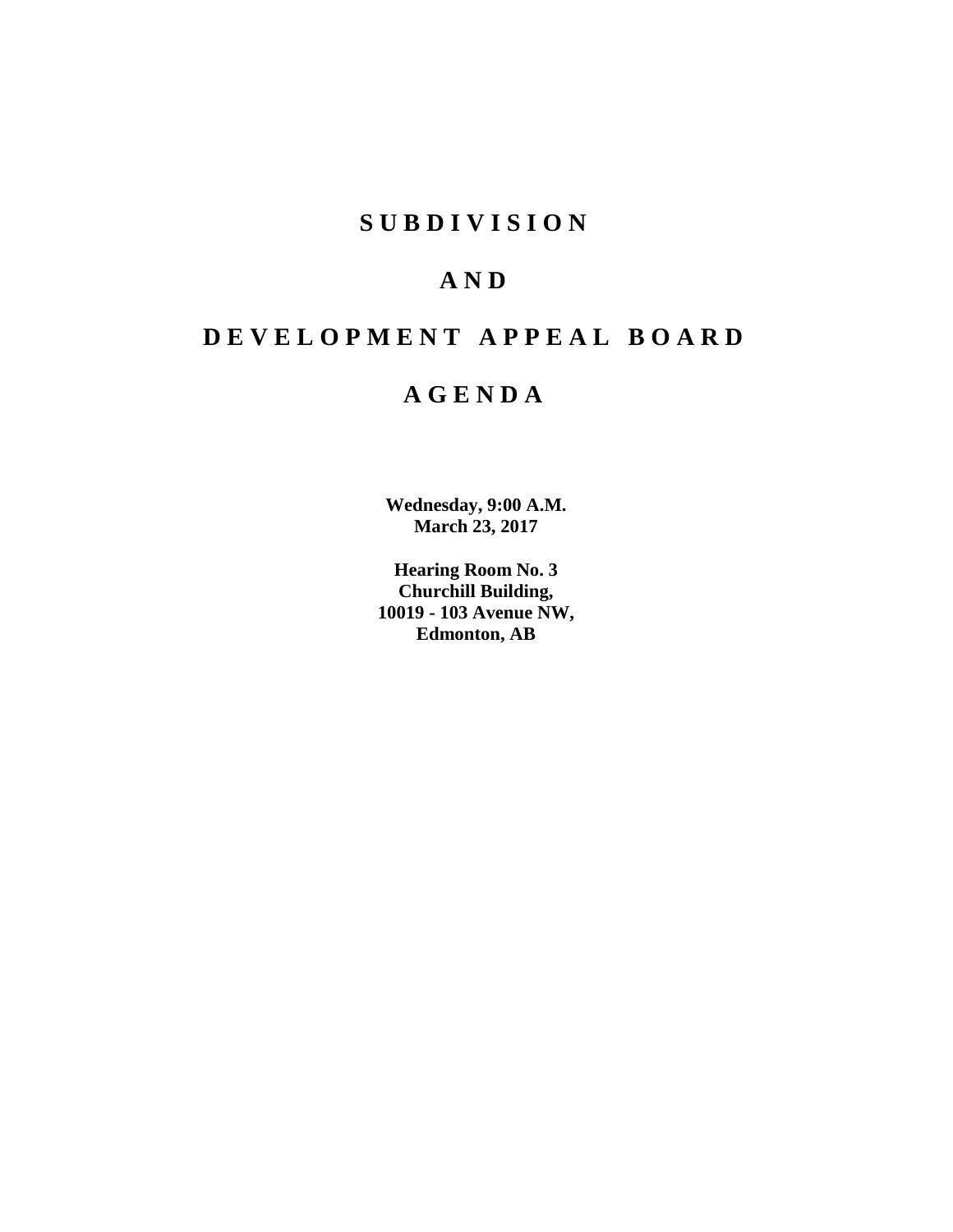## **SUBDIVISION AND DEVELOPMENT APPEAL BOARD HEARING ROOM NO. 3**

| <b>TO BE RAISED</b><br>9:00 A.M. | $SDAB-D-17-034$                                                                                                               |                                                                                                                                                                                                                             |  |  |
|----------------------------------|-------------------------------------------------------------------------------------------------------------------------------|-----------------------------------------------------------------------------------------------------------------------------------------------------------------------------------------------------------------------------|--|--|
|                                  |                                                                                                                               | Change the use of part of the main floor<br>(General Retail) of a building and entire 2nd<br>floor (Commercial Uses) to a Child Care<br>Service and construct interior and exterior<br>alterations. (Little Angels Daycare) |  |  |
|                                  |                                                                                                                               | 10720 - 107 Avenue NW<br>Project No.: 233886278-001                                                                                                                                                                         |  |  |
| NOTE:                            | Unless otherwise stated, all references to "Section numbers" refer to<br>the authority under the Edmonton Zoning Bylaw 12800. |                                                                                                                                                                                                                             |  |  |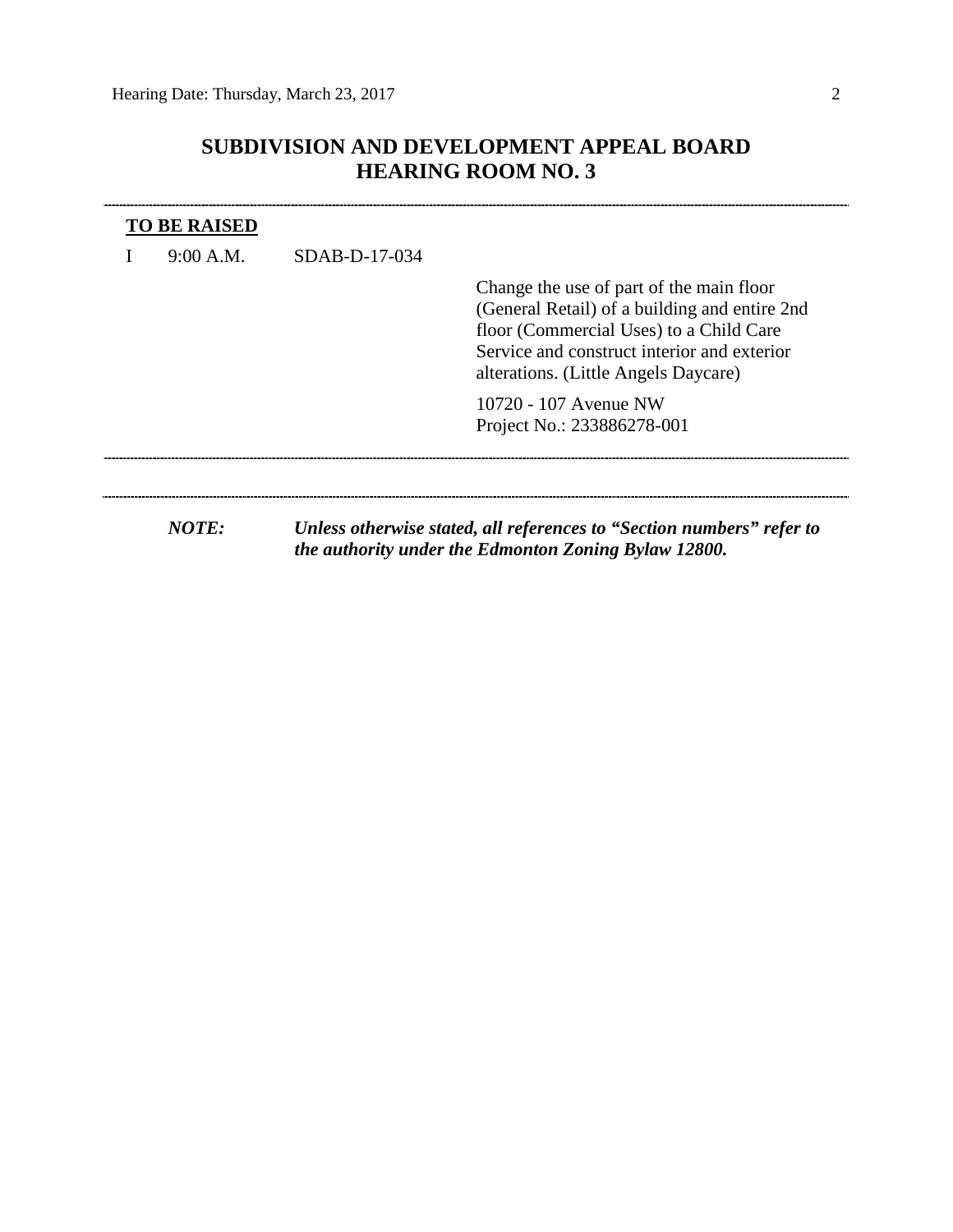## **TO BE RAISED**

### **ITEM I: 9:00 A.M. FILE: SDAB-D-17-034**

### AN APPEAL FROM THE DECISION OF THE DEVELOPMENT OFFICER

APPELLANT:

APPLICATION NO.: 233886278-001

APPLICATION TO: Change the use of part of the main floor (General Retail) of a building and entire 2nd floor (Commercial Uses) to a Child Care Service and construct interior and<br>exterior alterations. (Little Angels alterations. (Little Angels Daycare)

| DECISION OF THE<br>DEVELOPMENT AUTHORITY:            | Refused                                                        |
|------------------------------------------------------|----------------------------------------------------------------|
| <b>DECISION DATE:</b>                                | January 20, 2017                                               |
| DATE OF APPEAL:                                      | January 24, 2017                                               |
| <b>MUNICIPAL DESCRIPTION</b><br>OF SUBJECT PROPERTY: | 10720 - 107 Avenue NW                                          |
| <b>LEGAL DESCRIPTION:</b>                            | Plan B4 Blk 7 Lots 179-181                                     |
| ZONE:                                                | <b>CB1-Low Intensity Business Zone</b>                         |
| <b>OVERLAY:</b>                                      | N/A                                                            |
| <b>STATUTORY PLAN:</b>                               | Central McDougall / Queen Mary Park<br>Area Redevelopment Plan |
|                                                      |                                                                |

#### *Grounds for Appeal*

The Appellant provided the following reasons for appealing the decision of the Development Authority:

> We tried to explain to the officer that we have different options for where to have the trash bins and loading zone and he actually gave us the time to hear them all but then he still refused the application. We submitted a hardship letter to explain why we can't have a setback and we even proposed decreasing the capacity of the daycare to decrease the size of the playground to respect the 3m setback, but both were still refused.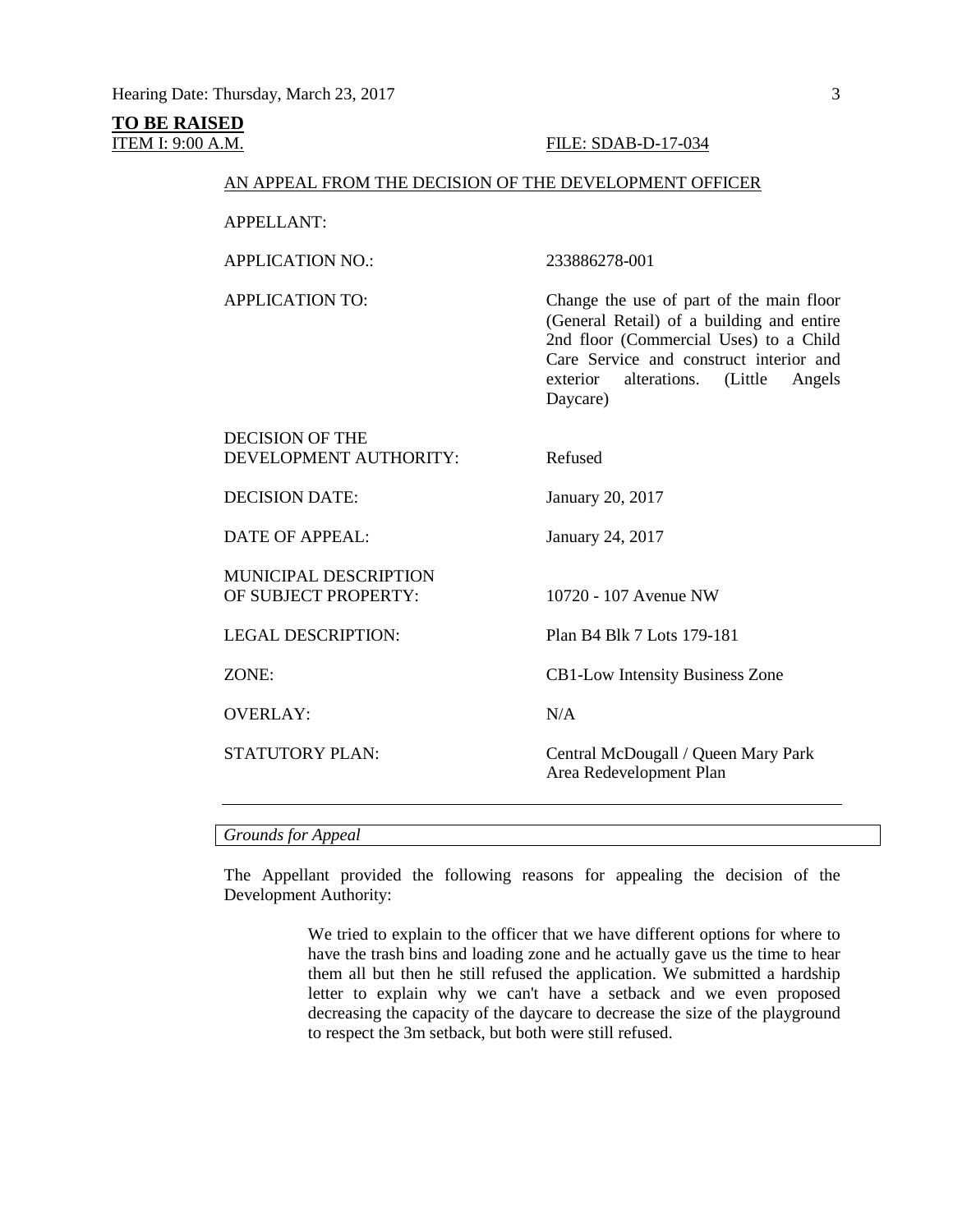There is a major need for an educational childcare service in Queen Mary Park Community since it is one of the focus areas for the Inner City Children's Program, which provides educational and developmental programs for the children in the lowest achieving schools in Edmonton.

### *General Matters*

## **The Subdivision and Development Appeal Board (SDAB) at a hearing on February 15, 2017, made and passed the following motion:**

That SDAB-D-17-034 be tabled to allow:

- 1. In accordance with her oral submissions, the Appellant shall provide a revised Site Plan showing:
	- a. the relocation of the trash collection to the rear yard behind the northeast corner of the building (where the loading area is indicated on the refused plans); and
	- b. the relocation of the loading area to the front of the building to the northeast portion of the parking lot.
- 2. The Appellant shall provide a cover letter explaining the revisions to the Site Plan and requested variances.
- 3. The revised Site Plan and cover letter shall be submitted to the SDAB office and forwarded to the Development Officer on or before February 23, 2017.
- 4. The Development Officer may provide a written response to the Appellant's letter and Site Plan to the SDAB office on or before March 1, 2017.
- 5. The SDAB will reconvene in private to make a decision based solely on the prior oral submissions and the written submissions of the Appellant and the Development Officer outlined above.

## **The Subdivision and Development Appeal Board (SDAB) on March 1, 2017, made and passed the following REVISED motion:**

That SDAB-D-17-034 be tabled to allow:

- 1. In accordance with her oral submissions, the Appellant (Doaa Alnajjar) shall provide a revised Site Plan showing:
	- a. the relocation of the trash collection to the rear yard behind the northeast corner of the building (where the loading area is indicated on the refused plans); and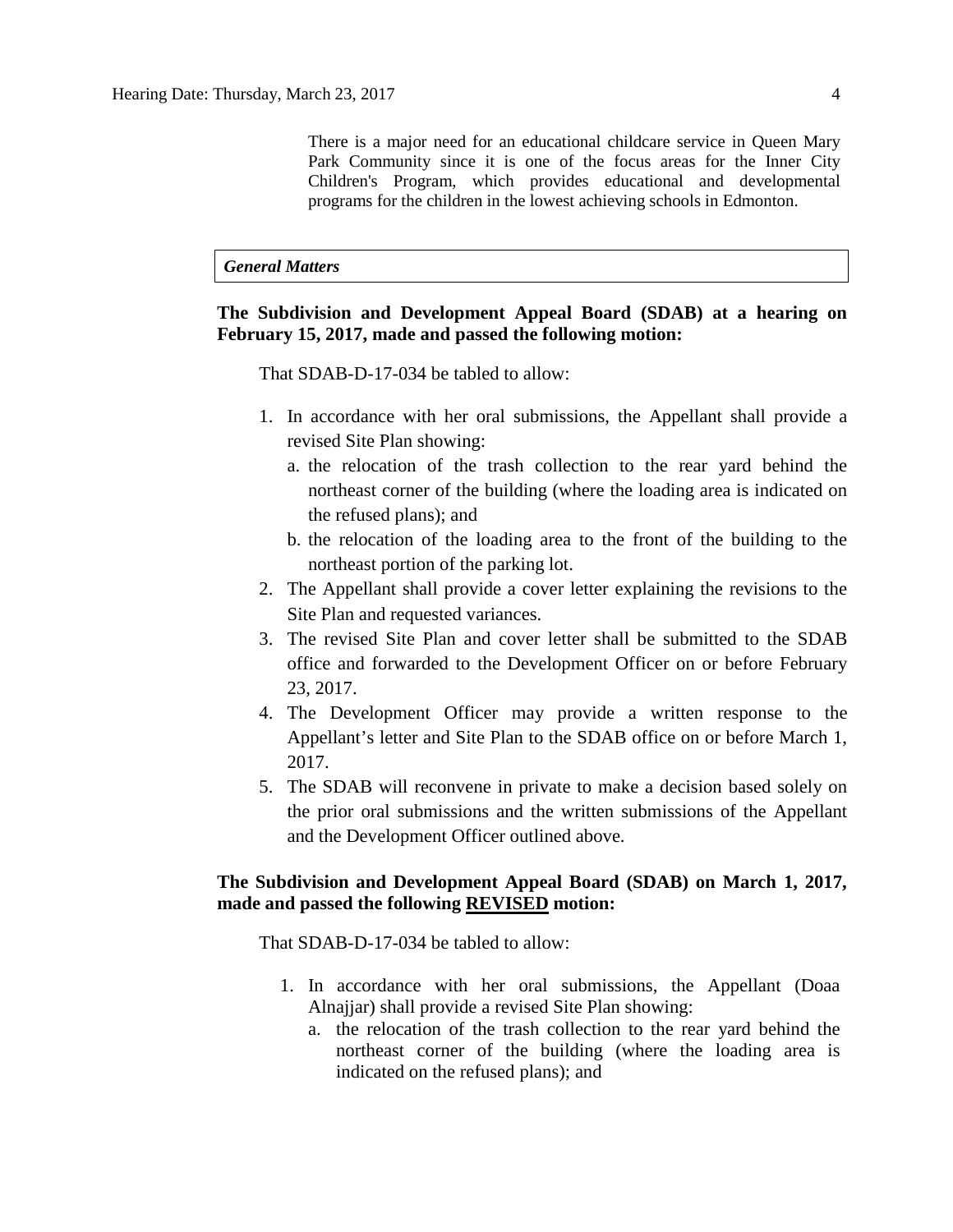- b. the relocation of the loading area to the front of the building to the northeast portion of the parking lot.
- 2. The Appellant shall provide a cover letter explaining the revisions to the Site Plan and requested variances.
- 3. The revised Site Plan and cover letter shall be submitted to the SDAB office and forwarded to the Development Officer on or before March 17, 2017.
- 4. The Development Officer may provide a written response to the Appellant's letter and Site Plan to the SDAB office.

#### **Appeal Information:**

The *Municipal Government Act*, RSA 2000, c M-26 states the following:

### **Grounds for Appeal**

**685(1)** If a development authority

- (a) fails or refuses to issue a development permit to a person,
- (b) issues a development permit subject to conditions, or
- (c) issues an order under section 645,

the person applying for the permit or affected by the order under section 645 may appeal to the subdivision and development appeal board.

### **Appeals**

- **686(1)** A development appeal to a subdivision and development appeal board is commenced by filing a notice of the appeal, containing reasons, with the board within 14 days,
	- (a) in the case of an appeal made by a person referred to in section 685(1), after
		- (i) the date on which the person is notified of the order or decision or the issuance of the development permit, or

…

#### **Hearing and Decision**

**687(3)** In determining an appeal, the subdivision and development appeal board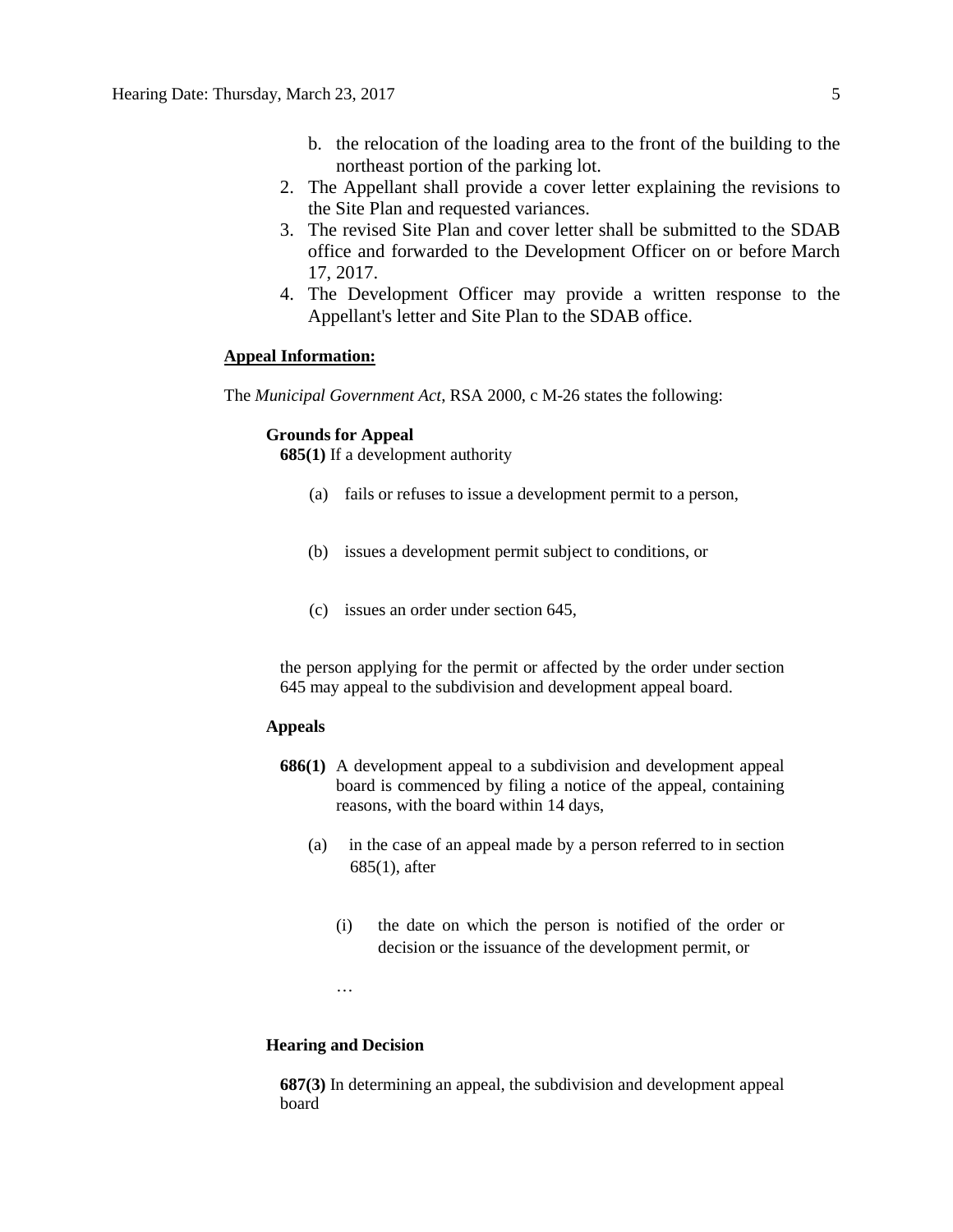- (a.1) must comply with the land use policies and statutory plans and, subject to clause (d), the land use bylaw in effect;
	- …

…

- (c) may confirm, revoke or vary the order, decision or development permit or any condition attached to any of them or make or substitute an order, decision or permit of its own;
- (d) may make an order or decision or issue or confirm the issue of a development permit even though the proposed development does not comply with the land use bylaw if, in its opinion,
	- (i) the proposed development would not
		- (A) unduly interfere with the amenities of the neighbourhood, or
		- (B) materially interfere with or affect the use, enjoyment or value of neighbouring parcels of land,

and

(ii) the proposed development conforms with the use prescribed for that land or building in the land use bylaw.

#### **General Provisions from the** *Edmonton Zoning Bylaw:*

Under section 330.3(5), **Child Care Services** is a **Discretionary Use** in CB1 Low Intensity Business Zone.

Under section 7.8(2), **Child Care Services** means:

a development intended to provide care, educational activities and supervision for groups of seven or more children under 13 years of age during the day or evening, but does not generally include overnight accommodation. This Use typically includes daycare centres; out-ofschool care centres; preschools; and dayhomes/group family care providing child care to seven or more children within the care provider's residence.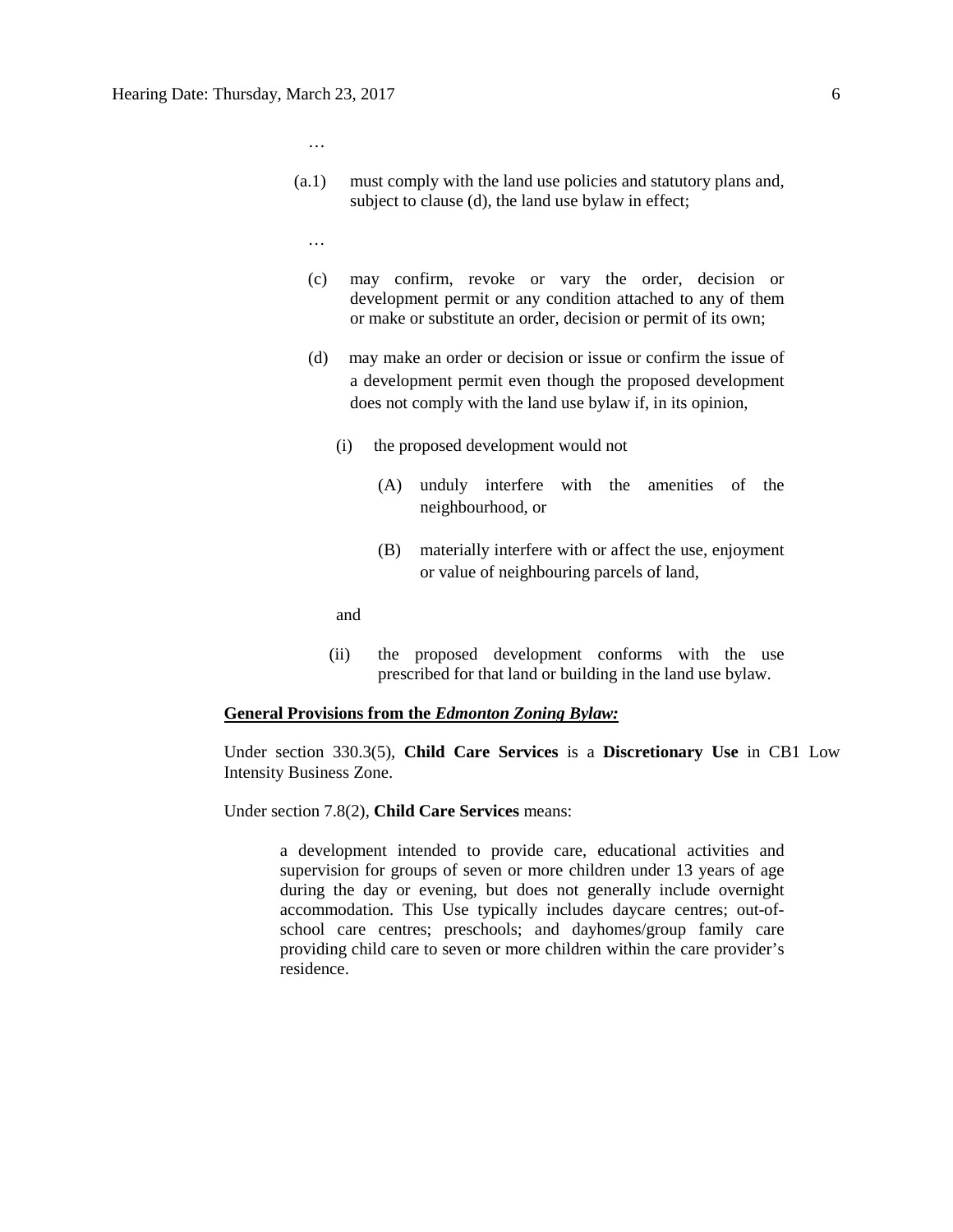### *Not Permitted within a Setback*

Section 330.4(5) states no parking, loading, storage, trash collection, outdoor service or display area shall be permitted within a Setback. Vehicular parking, loading, storage and trash collection areas shall be located to the rear or sides of the principal building and shall be screened from view from any adjacent Sites, public roadways or a LRT line in accordance with the provisions of Section 55.5 of this Bylaw.

If the rear or sides of a Site are used for parking, an outdoor service or display area or both, and abut a Residential Zone or a Lane serving a Residential Zone, such areas shall be screened in accordance with the provisions of subsection 55.4 of this Bylaw.

#### **Development Officer's Determination:**

a. The proposed trash collection area is located at the front of the property along 107 Avenue, contrary to Section 330.4(5).

b. The outdoor playspace is considered an outdoor service area, and is proposed within the 3.0m setback from the West property line abutting a public roadway (108 Street), and within the 3.0m setback from the rear lot line abutting the Medium Rise Apartment Zone (RA8), contrary to Section 330.4(5).

c. The loading area is within the 3.0m setback from the rear lot line, contrary to Section 330.4(5).

#### *Child Care Services Regulations – Site Conditions*

Section  $80(2)(d)$  states where Site conditions exist which may negatively impact the Child Care Services Use, including but not limited to trash collection areas, large parking lots, loading docks, rail lines, or arterial public roadways, the applicant shall design the building, entrances, playspaces, landscaping, and Fencing, or similar, to mitigate these conditions to the satisfaction of the Development Officer.

#### **Development Officer's Determination:**

The loading area indicated on the proposed plans directly abuts the outdoor playspace and, in the opinion of the Development Officer, would have a negative impact on this outdoor playspace, contrary to Section 80(2)(d).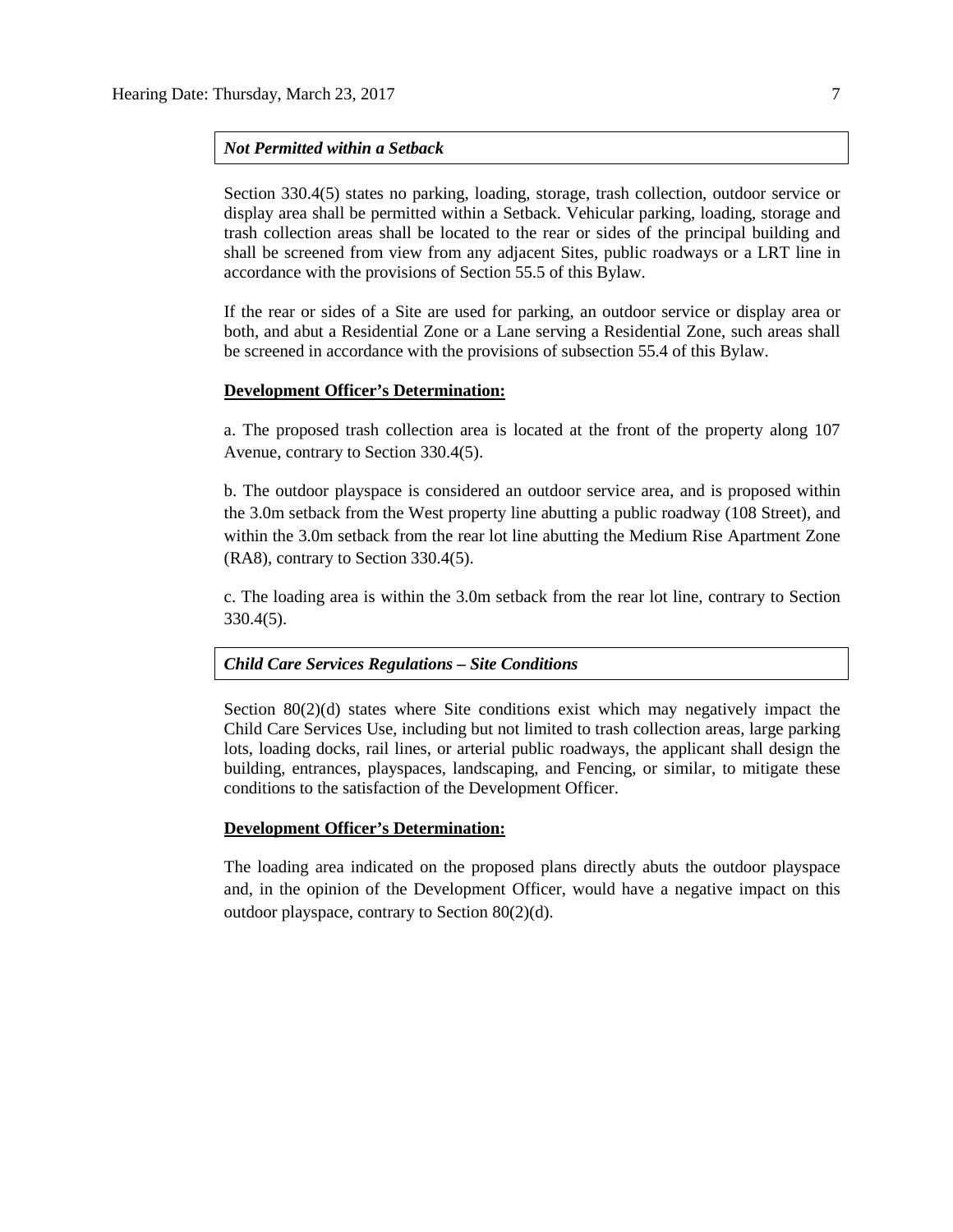#### *General Purpose*

Section 330.1 states that the **General Purpose** of the **CB1 Low Intensity Business Zone**  is:

…is to provide for low intensity commercial, office and service uses located along arterial roadways that border residential areas. Development shall be sensitive and in scale with existing development along the commercial street and any surrounding residential neighbourhood.

### **Development Officer's Determination:**

Considering the extensive encroachment of the outdoor playspace and loading area onto required setbacks, and the resulting increased massing of the development, it is the Development Officers opinion that this Childcare Service is not in scale with the existing development, commercial street, and surrounding residential neighbourhood.

#### *Loading Space*

Section 54.4(2)(b) states Off-street loading shall be oriented away from residential developments.

Section 54.4(3) states:

Size and Access

- a. Each off-street loading space shall be of adequate size and accessibility to accommodate the vehicles expected to load and unload. Each required loading space shall be a minimum of 3.0 metres in width, a minimum of 9.0 m in length and maintain a minimum overhead clearance of 4.0 metres, unless larger dimensions are required, having regard to the type of vehicle loading and unloading without projecting into a public roadway.
- b. Access to any loading area shall be provided, wherever possible, internally to the development or from a Lane abutting the development.
- c. Access to any loading area shall be arranged such that no backing or turning movement of vehicles going to or from the Site causes interference with traffic on the abutting streets or Lanes.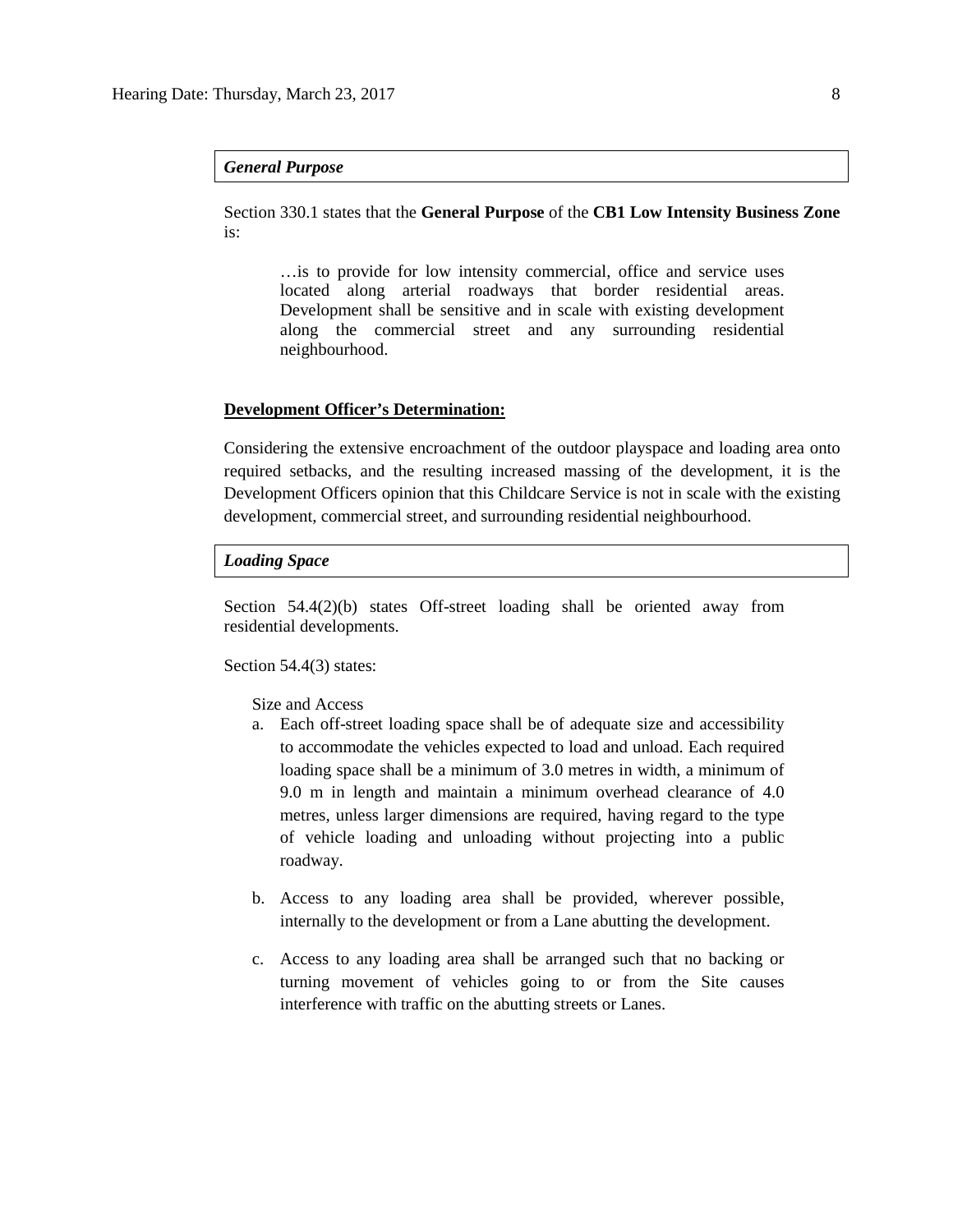#### **Development Officer's Determination:**

While the loading area does not have a specific loading space indicated, the Development Officer notes that the required length of the loading stall is 9.0m (Reference Section 54.4(3)(a)). In the Development Officer's opinion, there is no orientation of the loading space that could provide enough space for the vehicles to drive in, unload, and exit onto the lane while making all turning movements on private property, contrary to Section 54.4(3)(c). This loading area directly abuts a residential Zone with Apartment Housing, contrary to Section 54.4(2)(b).

#### Notice to Applicant/Appellant

Provincial legislation requires that the Subdivision and Development Appeal Board issue its official decision in writing within fifteen days of the conclusion of the hearing. Bylaw No. 11136 requires that a verbal announcement of the Board's decision shall be made at the conclusion of the hearing of an appeal, but the verbal decision is not final nor binding on the Board until the decision has been given in writing in accordance with the *Municipal Government Act*.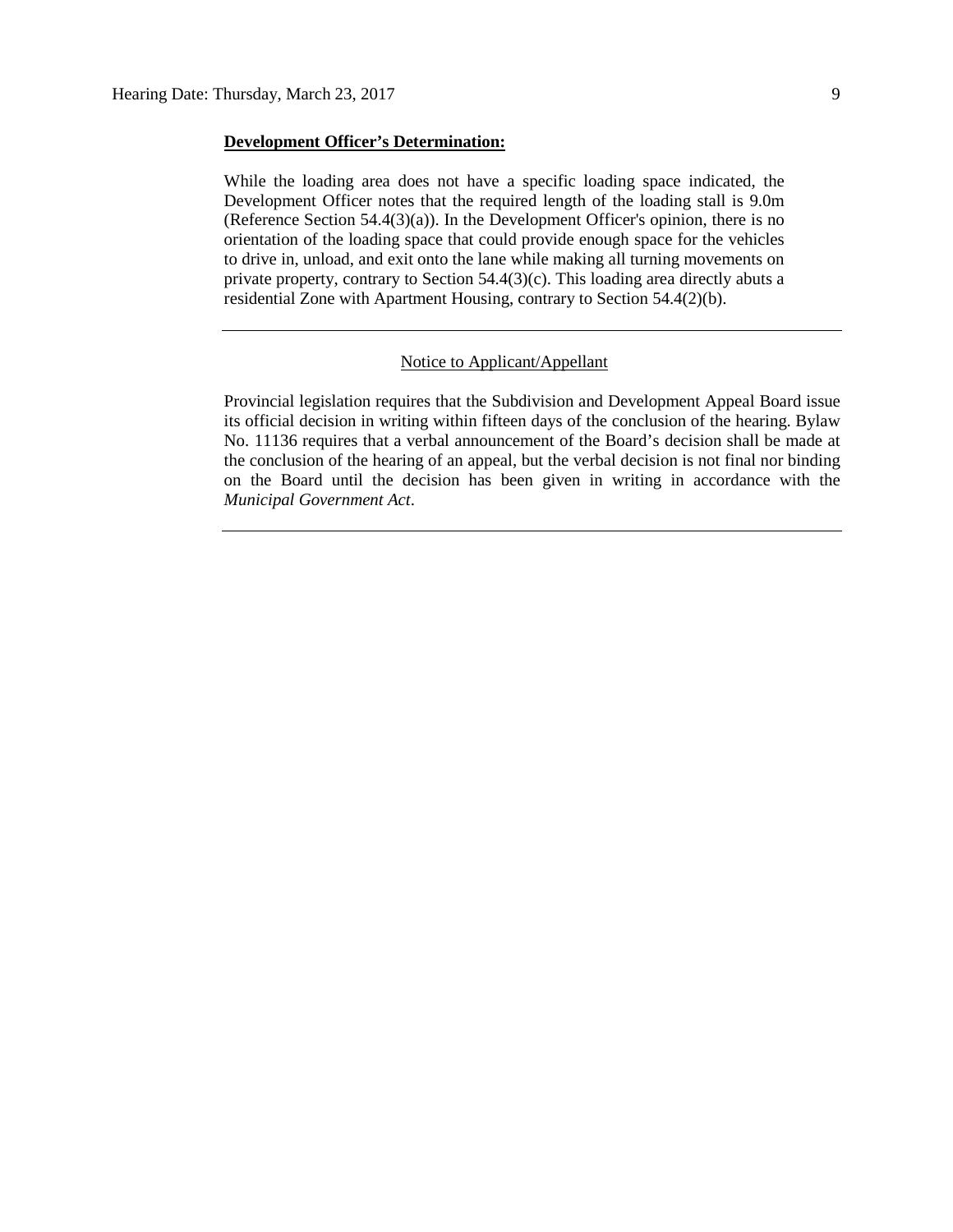| <b>mönton</b>                                                                                   | Project Number: 233886278-001<br><b>Application Date:</b><br>OCT 28, 2016<br>Printed:<br>January 24, 2017 at 1:47 PM              |  |  |  |  |  |  |  |  |
|-------------------------------------------------------------------------------------------------|-----------------------------------------------------------------------------------------------------------------------------------|--|--|--|--|--|--|--|--|
|                                                                                                 | 1 of 3<br><b>Application for</b><br>Page:                                                                                         |  |  |  |  |  |  |  |  |
| <b>Major Development Permit</b>                                                                 |                                                                                                                                   |  |  |  |  |  |  |  |  |
|                                                                                                 |                                                                                                                                   |  |  |  |  |  |  |  |  |
| This document is a Development Permit Decision for the development application described below. |                                                                                                                                   |  |  |  |  |  |  |  |  |
| Applicant                                                                                       | Property Address(es) and Legal Description(s)                                                                                     |  |  |  |  |  |  |  |  |
|                                                                                                 | 10720 - 107 AVENUE NW<br>Plan B4 Blk 7 Lots 179-181                                                                               |  |  |  |  |  |  |  |  |
|                                                                                                 | <b>Specific Address(es)</b>                                                                                                       |  |  |  |  |  |  |  |  |
|                                                                                                 | Suite:<br>2FL, 10720 - 107 AVENUE NW                                                                                              |  |  |  |  |  |  |  |  |
|                                                                                                 | Suite:<br>MNFL, 10720 - 107 AVENUE NW                                                                                             |  |  |  |  |  |  |  |  |
|                                                                                                 | Entryway: 10720 - 107 AVENUE NW                                                                                                   |  |  |  |  |  |  |  |  |
|                                                                                                 | Building: 10720 - 107 AVENUE NW                                                                                                   |  |  |  |  |  |  |  |  |
| <b>Scope of Application</b>                                                                     |                                                                                                                                   |  |  |  |  |  |  |  |  |
| Service and construct interior and exterior alterations. (Little Angels Daycare)                | To change the use of part of the main floor (General Retail) of a building and entire 2nd floor (Commercial Uses) to a Child Care |  |  |  |  |  |  |  |  |
| <b>Permit Details</b>                                                                           |                                                                                                                                   |  |  |  |  |  |  |  |  |
| Class of Permit:                                                                                | <b>Contact Person:</b>                                                                                                            |  |  |  |  |  |  |  |  |
| Gross Floor Area (sq.m.): 889.5                                                                 | Lot Grading Needed?: N                                                                                                            |  |  |  |  |  |  |  |  |
| New Sewer Service Required: N                                                                   | NumberOfMainFloorDwellings:                                                                                                       |  |  |  |  |  |  |  |  |
| Site Area (sq. m.): 2083.75                                                                     | Stat. Plan Overlay/Annex Area: (none)                                                                                             |  |  |  |  |  |  |  |  |
| I/We certify that the above noted details are correct.                                          |                                                                                                                                   |  |  |  |  |  |  |  |  |
| Applicant signature:                                                                            |                                                                                                                                   |  |  |  |  |  |  |  |  |
| <b>Development Application Decision</b><br>Refused                                              |                                                                                                                                   |  |  |  |  |  |  |  |  |
|                                                                                                 |                                                                                                                                   |  |  |  |  |  |  |  |  |
|                                                                                                 |                                                                                                                                   |  |  |  |  |  |  |  |  |
|                                                                                                 |                                                                                                                                   |  |  |  |  |  |  |  |  |
|                                                                                                 |                                                                                                                                   |  |  |  |  |  |  |  |  |
|                                                                                                 |                                                                                                                                   |  |  |  |  |  |  |  |  |
|                                                                                                 |                                                                                                                                   |  |  |  |  |  |  |  |  |
|                                                                                                 |                                                                                                                                   |  |  |  |  |  |  |  |  |
|                                                                                                 |                                                                                                                                   |  |  |  |  |  |  |  |  |
|                                                                                                 |                                                                                                                                   |  |  |  |  |  |  |  |  |
|                                                                                                 |                                                                                                                                   |  |  |  |  |  |  |  |  |
|                                                                                                 |                                                                                                                                   |  |  |  |  |  |  |  |  |
|                                                                                                 |                                                                                                                                   |  |  |  |  |  |  |  |  |
|                                                                                                 |                                                                                                                                   |  |  |  |  |  |  |  |  |
|                                                                                                 |                                                                                                                                   |  |  |  |  |  |  |  |  |
|                                                                                                 |                                                                                                                                   |  |  |  |  |  |  |  |  |
|                                                                                                 |                                                                                                                                   |  |  |  |  |  |  |  |  |
|                                                                                                 |                                                                                                                                   |  |  |  |  |  |  |  |  |
|                                                                                                 |                                                                                                                                   |  |  |  |  |  |  |  |  |
|                                                                                                 | THIS IS NOT A PERMIT                                                                                                              |  |  |  |  |  |  |  |  |
|                                                                                                 |                                                                                                                                   |  |  |  |  |  |  |  |  |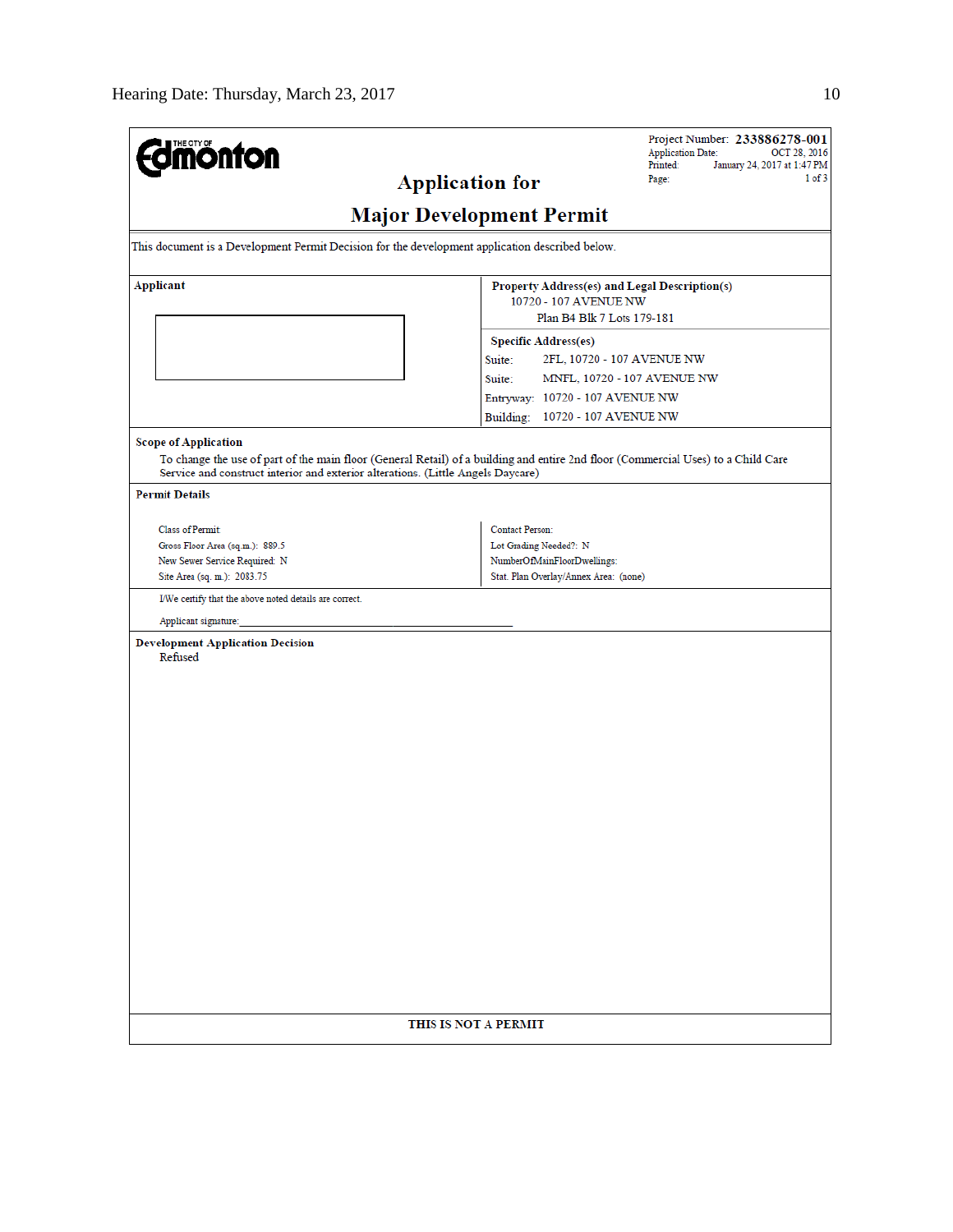$2$  of  $3$ 

**Application Date:** 

 $Pinted:$ 

Page:

**Application for** 

# **Major Development Permit**

#### **Reason for Refusal**

*<u> dinonton</u>* 

1. No parking, loading, storage, trash collection, outdoor service or display area shall be permitted within a Setback. Vehicular parking, loading, storage and trash collection areas shall be located to the rear or sides of the principal building and shall be screened from view from any adjacent Sites, public roadways or a LRT line in accordance with the provisions of Section 55.5 of this Bylaw. If the rear or sides of a Site are used for parking, an outdoor service or display area or both, and abut a Residential Zone or a Lane serving a Residential Zone, such areas shall be screened in accordance with the provisions of subsection 55.4 of this Bylaw. (Reference Section 330.4(5)) Proposed:

a. The proposed trash collection area is located at the front of the property along 107 Avenue, contrary to Section 330.4(5).

b. The outdoor playspace is considered an outdoor service area, and is proposed within the 3.0m setback from the West property line abutting a public roadway (108 Street), and within the 3.0m setback from the rear lot line abutting the Medium Rise Apartment Zone (RA8), contrary to Section 330.4(5).

c. The loading area is within the 3.0m setback from the rear lot line, contrary to Section 330.4(5).

2. Where Site conditions exist which may negatively impact the Child Care Services Use, including but not limited to trash collection areas, large parking lots, loading docks, rail lines, or arterial public roadways, the applicant shall design the building. entrances, playspaces, landscaping, and Fencing, or similar, to mitigate these conditions to the satisfaction of the Development Officer. (Reference Section 80(2)(d))

The loading area indicated on the proposed plans directly abuts the outdoor playspace and, in the opinion of the Development Officer, would have a negative impact on this outdoor playspace, contrary to Section  $80(2)(d)$ .

3. The general purpose of the CB1 Zone stipulates that this Zone is to provide for 'low intensity commercial, office and service uses... sensitive and in scale with existing development along the commercial street and any surrounding residential neighbourhood' (Reference Section 330.1).

Considering the extensive encroachment of the outdoor playspace and loading area onto required setbacks, and the resulting increased massing of the development, it is the Development Officers opinion that this Childcare Service is not in scale with the existing development, commercial street, and surrounding residential neighbourhood.

4. Each off-street loading space shall be of adequate size and accessibility to accommodate the vehicles expected to load and unload. These loading spaces shall be arranged such that no backing or turning movement of vehicles going to or from the Site causes interference with traffic on the abutting streets or Lanes, and they shall be oriented away from residential developments. (Reference Sections 54.4(2)(b), 54.4(3)(a), & 54.4(3)(b))

While the loading area does not have a specific loading space indicated, the Development Officer notes that the required length of the loading stall is 9.0m (Reference Section 54.4(3)(a)). In the Development Officer's opinion, there is no orientation of the loading space that could provide enough space for the vehicles to drive in, unload, and exit onto the lane while making all turning movements on private property, contrary to Section 54.4(3)(c). This loading area directly abuts a residential Zone with Apartment Housing, contrary to Section 54.4(2)(b).

#### **Rights of Appeal**

The Applicant has the right of appeal within 14 days of receiving notice of the Development Application Decision, as outlined in Chapter 24, Section 683 through 689 of the Municipal Government Amendment Act.

Issue Date: Jan 20, 2017 Development Authority: ADAMS, PAUL Signature:

#### THIS IS NOT A PERMIT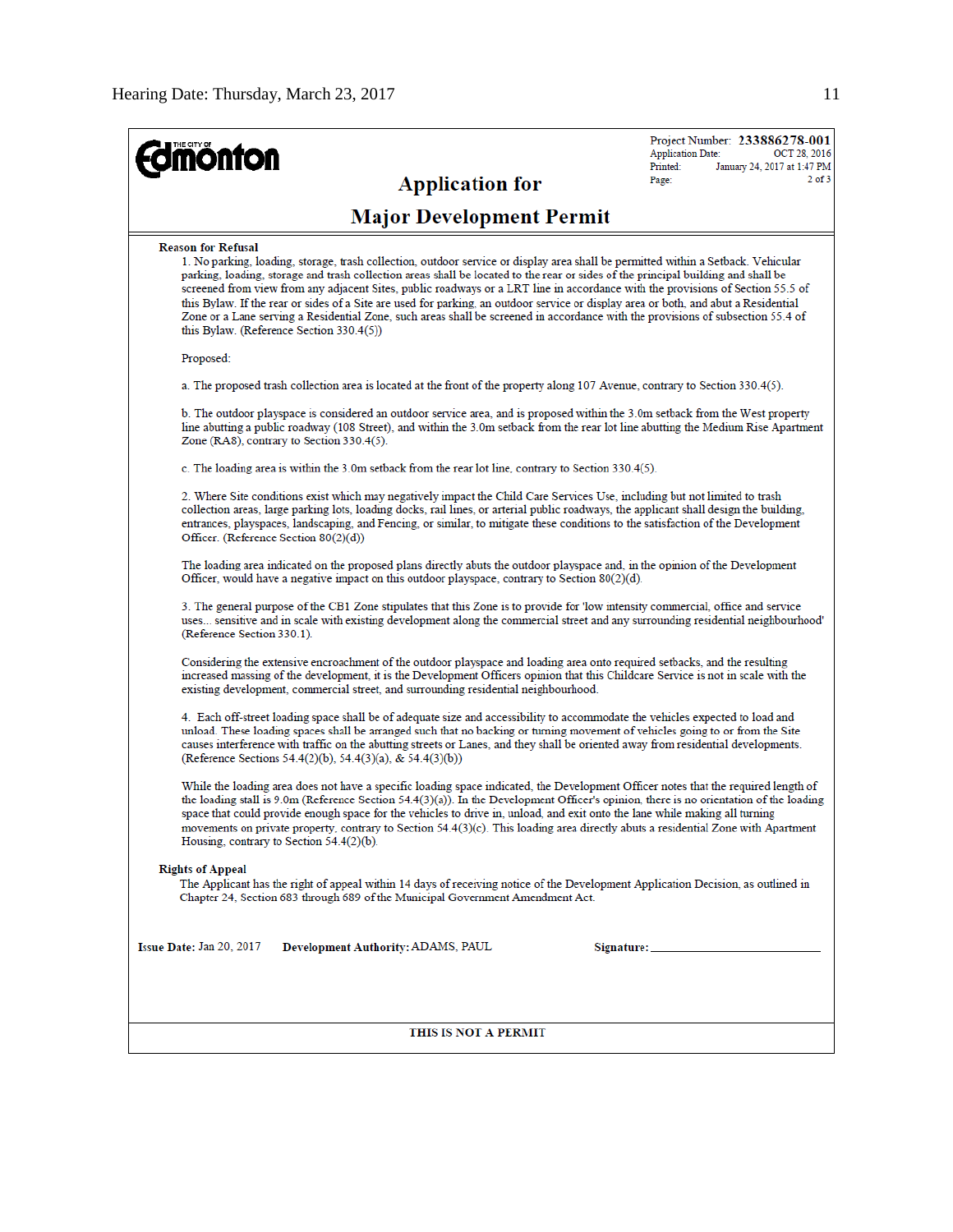| <b>Edmönton</b>                                                                     |                                                     | <b>Application for</b>                     |                      | <b>Application Date:</b><br>Printed:<br>Page: | Project Number: 233886278-001<br>OCT 28, 2016<br>January 24, 2017 at 1:47 PM<br>$3$ of $3$ |  |  |  |  |  |
|-------------------------------------------------------------------------------------|-----------------------------------------------------|--------------------------------------------|----------------------|-----------------------------------------------|--------------------------------------------------------------------------------------------|--|--|--|--|--|
| <b>Major Development Permit</b>                                                     |                                                     |                                            |                      |                                               |                                                                                            |  |  |  |  |  |
| Fees                                                                                |                                                     |                                            |                      |                                               |                                                                                            |  |  |  |  |  |
| Major Dev. Application Fee<br><b>Total GST Amount:</b><br><b>Totals for Permit:</b> | <b>Fee Amount</b><br>\$260.00<br>\$0.00<br>\$260.00 | <b>Amount Paid</b><br>\$260.00<br>\$260.00 | Receipt#<br>03710367 | <b>Date Paid</b><br>Oct 28, 2016              |                                                                                            |  |  |  |  |  |
|                                                                                     |                                                     |                                            |                      |                                               |                                                                                            |  |  |  |  |  |
|                                                                                     |                                                     |                                            |                      |                                               |                                                                                            |  |  |  |  |  |
|                                                                                     |                                                     |                                            |                      |                                               |                                                                                            |  |  |  |  |  |
|                                                                                     |                                                     |                                            |                      |                                               |                                                                                            |  |  |  |  |  |
|                                                                                     |                                                     |                                            |                      |                                               |                                                                                            |  |  |  |  |  |
|                                                                                     |                                                     |                                            |                      |                                               |                                                                                            |  |  |  |  |  |
|                                                                                     |                                                     |                                            |                      |                                               |                                                                                            |  |  |  |  |  |
|                                                                                     |                                                     |                                            |                      |                                               |                                                                                            |  |  |  |  |  |
|                                                                                     |                                                     |                                            |                      |                                               |                                                                                            |  |  |  |  |  |
|                                                                                     |                                                     |                                            |                      |                                               |                                                                                            |  |  |  |  |  |
|                                                                                     |                                                     |                                            |                      |                                               |                                                                                            |  |  |  |  |  |
|                                                                                     |                                                     |                                            |                      |                                               |                                                                                            |  |  |  |  |  |
|                                                                                     |                                                     |                                            |                      |                                               |                                                                                            |  |  |  |  |  |
|                                                                                     |                                                     |                                            |                      |                                               |                                                                                            |  |  |  |  |  |
|                                                                                     |                                                     |                                            |                      |                                               |                                                                                            |  |  |  |  |  |
|                                                                                     |                                                     |                                            |                      |                                               |                                                                                            |  |  |  |  |  |
|                                                                                     |                                                     |                                            |                      |                                               |                                                                                            |  |  |  |  |  |
| THIS IS NOT A PERMIT                                                                |                                                     |                                            |                      |                                               |                                                                                            |  |  |  |  |  |